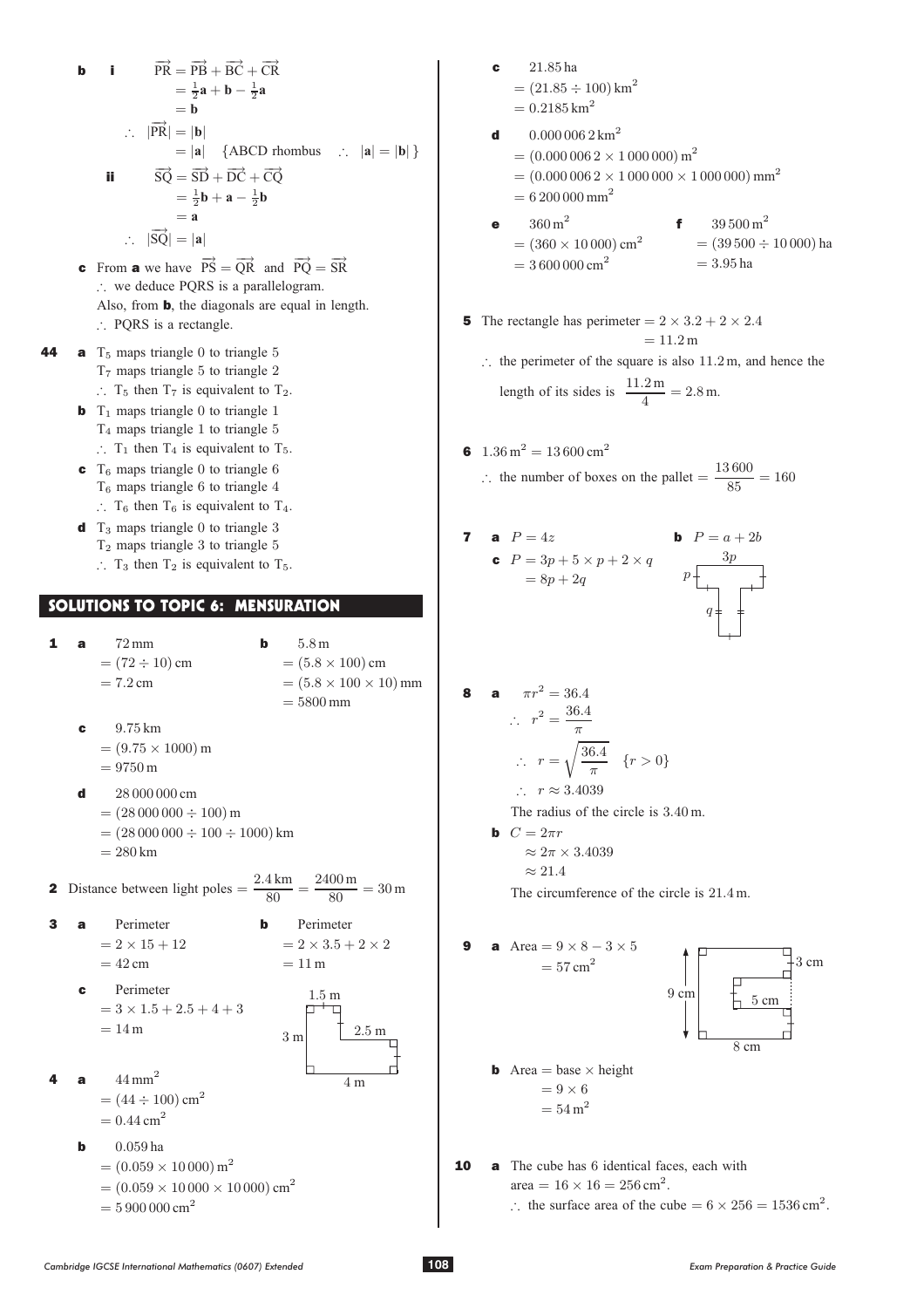

$$
\approx 3 \times (250 \times 110) + 2 \times
$$
  

$$
\approx 86\,400 \text{ cm}^2
$$

**b** The figure has: • 1 square base • 4 triangular faces  $h^2 + 21^2 = 35^2$  {Pythag.}  $\therefore$   $h^2 + 441 = 1225$  $\therefore h^2 = 784$  $\therefore$   $h = 28$   $\{h > 0\}$  $\therefore$  total surface area  $= 42 \times 42 + 4 \times (\frac{1}{2} \times 42 \times 28)$  $= 4116$  mm<sup>2</sup> **16 a**  $7.25 \text{ m}^3$  $=(7.25 \times 1000000)$  cm<sup>3</sup>  $= 7250000$  cm<sup>3</sup>  $2900000000$  mm<sup>3</sup>  $= (2900000000 \div 1000)$  cm<sup>3</sup>  $= (2900000000 \div 1000 \div 1000000) \text{ m}^3$  $= 2.9 \,\mathrm{m}^3$ **c**  $2500 \text{ cm}^3$  $= (2500 \times 1000)$  mm<sup>3</sup>  $= 2500 000$  mm<sup>3</sup> 17 Volume of milk used each week  $= 235 \times 75$  ml  $= 17625$  ml  $= 17.6251$ 42 mm 35 mm 21 mm h mm **15 a** Distance around semi-circle  $=\frac{1}{2} \times \pi \times 10 \approx 15.7$  mm ∴ total perimeter  $\approx 15.7 + 3 \times 10 \approx 45.7$  mm Area =  $10 \times 10 + \frac{1}{2} \times \pi \times 5^2 \approx 139 \,\text{mm}^2$ **b** Perimeter  $= 2.2 + 2.2 + \text{length of arc}$  $= 4.4 + \left(\frac{80}{360}\right) \times 2 \times \pi \times 2.2$  $\approx 7.47 \,\mathrm{m}$ Area =  $\left(\frac{80}{360}\right) \times \pi \times 2.2^2 \approx 3.38 \,\text{m}^2$ 

18

$$
h \text{ m} \underbrace{\hspace{1cm}}_{\text{4}} \underbrace{\hspace{1cm}}_{\text{1.75 m}}
$$
\n
$$
2 \text{ m} \underbrace{\hspace{1cm}}_{\text{3.5 m}}
$$

 $h^2 + 1.75^2 = 2.5^2$  {Pythagoras}  $h^2 + 3.0625 = 6.25$  $\therefore$   $h^2 = 3.1875$  $\therefore$   $h \approx 1.785$   $\{h > 0\}$ 

∴ area of end 
$$
\approx 2 \times 3.5 + \frac{1}{2} \times 3.5 \times 1.785
$$
  
\n $\approx 10.124 \text{ m}^2$   
\n∴ total surface area

$$
\approx 2 \times 10.124 + 2 \times (6 \times 2) + 2 \times (6 \times 2.5)
$$
  

$$
\approx 74.2 \text{ m}^2
$$

So,  $74.2 \text{ m}^2$  of sheet metal is required.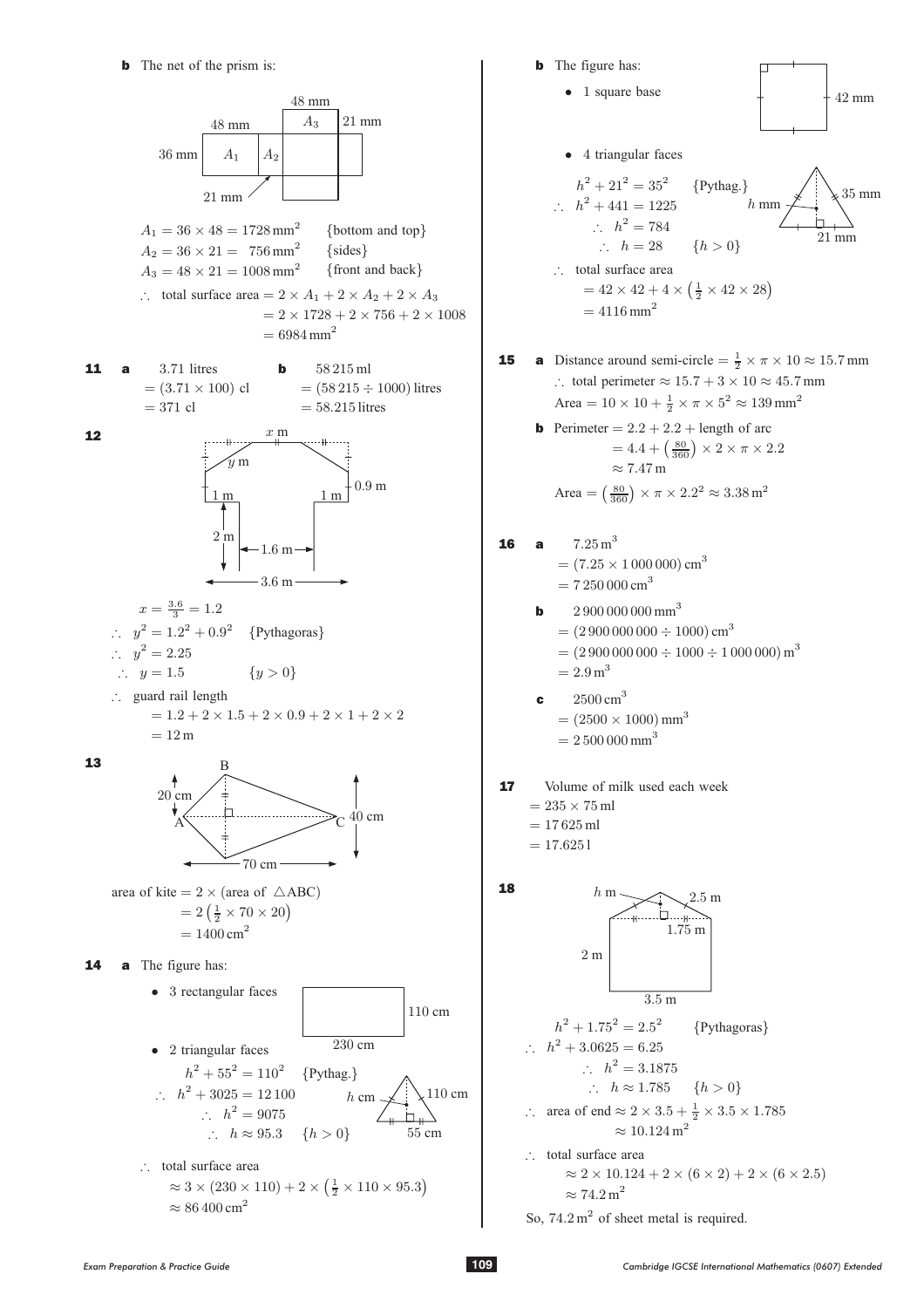<sup>19</sup> Area = ³ µ 360´ £ ¼r<sup>2</sup> = <sup>250</sup> 360 £ <sup>¼</sup> £ <sup>4</sup><sup>2</sup> ¼ 34:9 cm<sup>2</sup> 20 a ABCD is a parallelogram ) AD = 60 mm, DC = 48 mm. ) in 4ABD, BD<sup>2</sup> + 48<sup>2</sup> = 60<sup>2</sup> ) BD = p60<sup>2</sup> ¡ 48<sup>2</sup> = 36 mm fPythagorasg fBD <sup>&</sup>gt; 0g Now BDC<sup>b</sup> = ABD<sup>b</sup> = 90<sup>±</sup> falternate anglesg ) area of parallelogram = area 4ABD + area 4BCD = <sup>1</sup> 2 £ 48 £ 36 + <sup>1</sup> 2 £ 48 £ 36 = 1728 mm<sup>2</sup> <sup>b</sup> area of parallelogram = 1728 mm<sup>2</sup> ) 60 £ <sup>h</sup> = 1728 <sup>h</sup> = 28:8 21 a The sphere has radius 30 cm. ) surface area = 4 £ <sup>¼</sup> £ 30<sup>2</sup> ¼ 11 300 cm<sup>2</sup> <sup>b</sup> surface area = 2¼r<sup>2</sup> + 2¼rh = 2 £ <sup>¼</sup> £ <sup>20</sup><sup>2</sup> + 2 £ <sup>¼</sup> £ 20 £ 380 ¼ 50 300 cm<sup>2</sup> f3:8 <sup>m</sup> = 380 cmg 22 a <sup>h</sup><sup>2</sup> + 30<sup>2</sup> = 42<sup>2</sup> fPythagorasg ) <sup>h</sup> = p42<sup>2</sup> ¡ 30<sup>2</sup> fh > 0g ) <sup>h</sup> ¼ 29:39 ) area of top ¼ <sup>³</sup>50 + 110 ´ £ 29:39 ¼ 2350 cm<sup>2</sup> b area of four sides = (110 £ 55) + 2 £ (42 £ 55) + (50 £ 55) = 13 420 cm<sup>2</sup> <sup>23</sup> 1000 cm<sup>3</sup> = 1 000 000 mm<sup>3</sup> ) number of resistors = 1 000 000 40 = 25 000 <sup>24</sup> 500 cm<sup>3</sup> ´ <sup>500</sup> ml ´ 0:5 <sup>l</sup> h mm 60 mm 48 mm B D C A 110 cm 42 cm 50 cm h cm 30 cm

*Cambridge IGCSE International Mathematics (0607) Extended* **110** *Exam Preparation & Practice Guide*

$$
\fbox{110}
$$

 $\begin{array}{c} \n \begin{array}{c} \n \end{array} \n \end{array}$ 

Perimeter of figure  
\n= (perimeter of large semi-circle) +  
\n= 
$$
\frac{1}{2} \times \pi \times 36 + 3 \times (\frac{1}{2} \times \pi \times 12)
$$
  
\n=  $\frac{1}{2} \times \pi \times 36 + 3 \times (\frac{1}{2} \times \pi \times 12)$   
\n= (area of large semi-circle) – (area of 1 small semi-circle)  
\n=  $\frac{1}{2} \times \pi \times 18^2 - \frac{1}{2} \times \pi \times 6^2$   
\n= 4652 cm<sup>2</sup>  
\n26 The beach balls have radius 18 cm.  
\n∴ surface area of 200 balls = 200 × 1296 $\pi$   
\n= 1296  $\pi$  cm<sup>2</sup>  
\n= 1296  $\pi$  cm<sup>2</sup>  
\n= 81.4000 cm<sup>2</sup>  
\n= 81.4000 cm<sup>2</sup>  
\n= 81.4000 cm<sup>2</sup>  
\n= 81.4000 cm<sup>2</sup>  
\n= 81.4000 cm<sup>2</sup>  
\n= 81.4000 cm<sup>2</sup>  
\n= 81.4000 cm<sup>2</sup>  
\n= 81.4000 cm<sup>2</sup>  
\n= 81.4000 cm<sup>2</sup>  
\n= 81.4000 cm<sup>2</sup>  
\n= 81.4000 cm<sup>2</sup>  
\n= 81.4000 cm<sup>2</sup>  
\n= 81.4000 cm<sup>2</sup>  
\n= 81.4000 cm<sup>2</sup>  
\n= 81.4000 cm<sup>2</sup>  
\n= 81.4000 cm<sup>2</sup>  
\n= 81.4000 cm<sup>2</sup>  
\n= 81.4000 cm<sup>2</sup>  
\n= 81.4000 cm<sup>2</sup>  
\n= 81.4000 cm<sup>2</sup>  
\n= 81.4000 cm<sup>2</sup>  
\n= 81.4000 cm<sup>2</sup>  
\n= 81.4000 cm<sup>2</sup>  
\n= 81.4000 cm<sup>2</sup>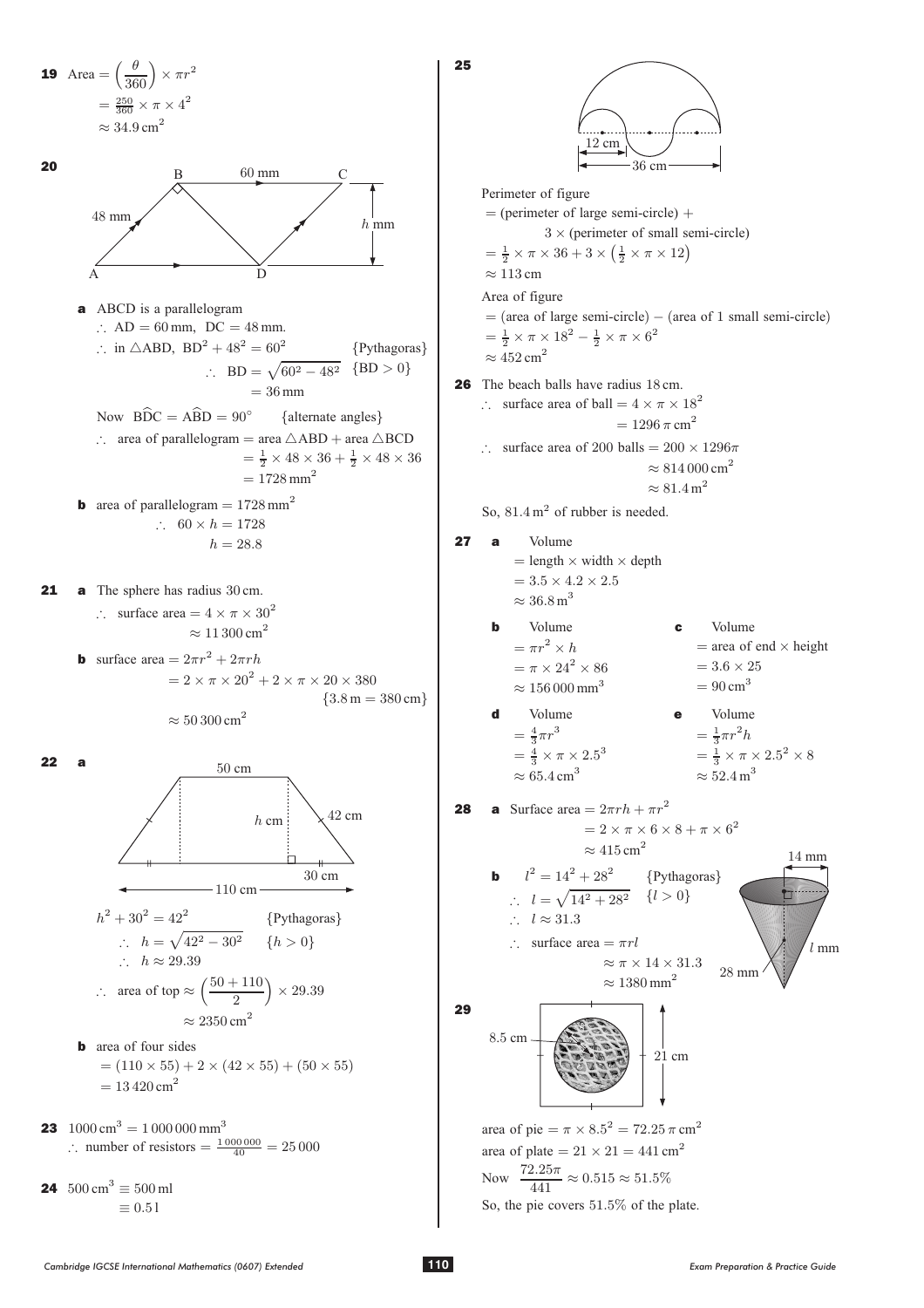- Volume of flask =  $\pi r^2 h$ 30  $=\pi \times 3.42^{2} \times 16.33$  $\approx 600 \text{ cm}^3$ 
	- $\therefore$  capacity of flask  $\approx 600$  ml
- **31** Volume of cookies  $= \pi r^2 h$

$$
= \pi \times 2.5^2 \times 1
$$

$$
= 6.25 \pi \text{ cm}^3
$$

Volume of dough =  $20 \times 15 \times 8$  $= 2400 \text{ cm}^3$ 

 $\frac{2400}{6.25\pi}$   $\approx$  122, so 122 cookies can be made from the block.

**32** The pattern can be divided into 25 cm by 25 cm squares as shown:



The square has area  $25 \times 25 = 625 \text{ cm}^2$ .

The small tiles are 5 cm by 5 cm, and there are 5 of them in the square.

So, the small tiles occupy a total of  $5 \times (5 \times 5) = 125 \text{ cm}^2$ .

: the proportion of the area covered by the smallest tile is

 $\frac{125}{625} = 20\%.$ 

33 a Total surface area  $= 2 \times (10 \times 10) + 4 \times (10 \times 20)$  $\uparrow$ 

front and back top, bottom and sides  $= 1000 \text{ cm}^2$ 

**b** For the front and back:



painted area =  $2 \times (10 \times 1) + 2 \times (8 \times 1) = 36$  cm<sup>2</sup> For the top, bottom and sides:



painted area =  $2 \times (20 \times 1) + 2 \times (8 \times 1) = 56$  cm<sup>2</sup>  $\therefore$  total painted area = 2 × 36 + 4 × 56 = 296 cm<sup>2</sup>

**c** Unpaired area = 
$$
1000 - 296 = 704
$$
 cm<sup>2</sup>

**34 a** 
$$
A = \text{area of 5 semi-circles}
$$
  
=  $5 \times \left(\frac{1}{2}\pi r^2\right)$   
=  $\frac{5}{2}\pi r^2$ 

**b** 
$$
A =
$$
 sector area + area of  $\triangle$   
\n
$$
= \frac{270}{360} \times \pi q^2 + \frac{1}{2} \times q \times q
$$
\n
$$
= q^2 \left(\frac{3}{4}\pi + \frac{1}{2}\right)
$$

$$
\begin{pmatrix} 270^{\circ} \\ \diamondsuit \diamondsuit q \end{pmatrix}
$$

$$
A = \text{area of trapezium} - \text{area of semi-circle}
$$

$$
= \left(\frac{2a+b}{2}\right) \times c - \frac{1}{2}\pi a^2
$$

$$
(2a+b)c - \pi a^2
$$

 $\mathbf d$ 



Area of each square  $= g^2$ Area of each circle sector  $=\frac{60}{360}\times \pi g^2$ The inner hexagon is made up of 6 equilateral triangles of length  $g$ .



$$
\therefore \text{ area of hexagon} = 6 \times \left(\frac{1}{2} \times g \times g \times \sin 60^{\circ}\right)
$$

$$
= 3g^2 \times \frac{\sqrt{3}}{2}
$$

$$
= \frac{3\sqrt{3}}{2}g^2
$$

$$
\therefore A = 6 \times g^2 + 6 \times \left(\frac{60}{360}\right)\pi g^2 + \frac{3\sqrt{3}}{2}g^2
$$

$$
= \left(6 + \pi + \frac{3\sqrt{3}}{2}\right)g^2
$$

**35** Surface area = 
$$
\pi rl + \pi r^2
$$
  
=  $\pi \times 7.5 \times 34 + \pi \times 7.5^2$   
 $\approx 978$  mm<sup>2</sup>

**36 a** Total mass = 1.08 tonnes = 1080 kg  
\n∴ mass of each post = 
$$
\frac{1080}{60}
$$
 kg = 18 kg

**b** Volume =  $\pi r^2 h$  $= \pi \times 0.08^{2} \times 1.8$  {8 cm = 0.08 m}  $\approx 0.0362~\text{m}^3$ 

37 **a** 
$$
A = \text{area of hollow cylinder} + \text{area of sphere}
$$
  
=  $2\pi \left(\frac{d}{2}\right)l + 4\pi \left(\frac{d}{2}\right)^2$   
=  $\pi dl + \pi d^2$ 

$$
= \pi d(l + d)
$$
  
In the triangular faces,  

$$
h^{2} + x^{2} = y^{2}
$$
  
∴ 
$$
h = \sqrt{y^{2} - x^{2}} \quad \{h > 0\}
$$
  
∴ area of each triangular face  

$$
= \frac{1}{2} \times 2x \times \sqrt{y^{2} - x^{2}}
$$

$$
= x\sqrt{y^{2} - x^{2}}
$$

$$
= x\sqrt{y^{2} - x^{2}} + 4(2x \times x) + (2x \times 2x)
$$
  
triangular faces sides  

$$
= 4x\sqrt{y^{2} - x^{2}} + 8x^{2} + 4x^{2}
$$

$$
= 4x(\sqrt{y^{2} - x^{2}} + 3x)
$$

 $\mathbf{h}$